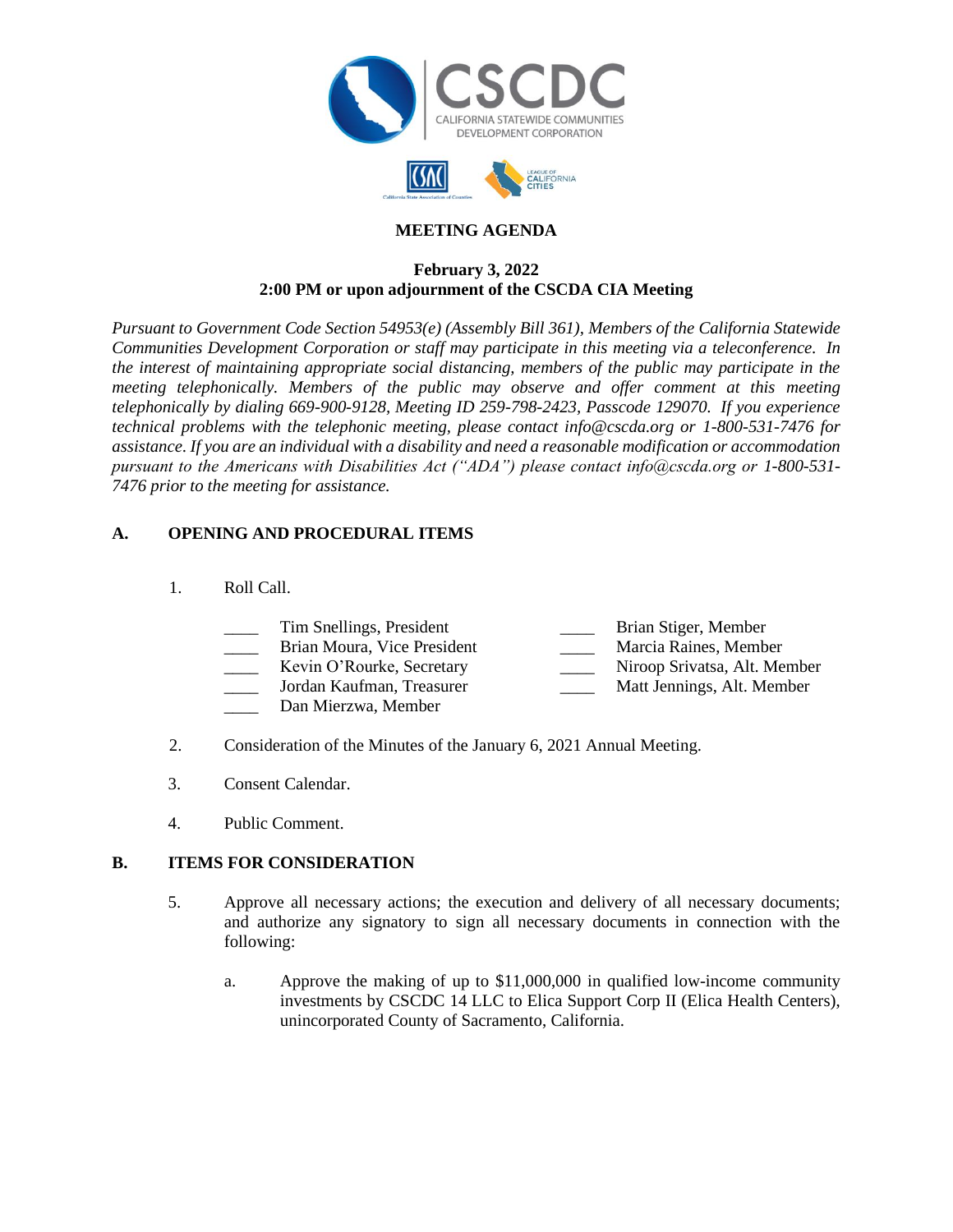# **C. ANNOUNCEMENTS, REPORTS ON ACTIVITIES OR REQUESTS**

- 6. Executive Director Update.
- 7. Staff Updates.
- 8. Adjourn.